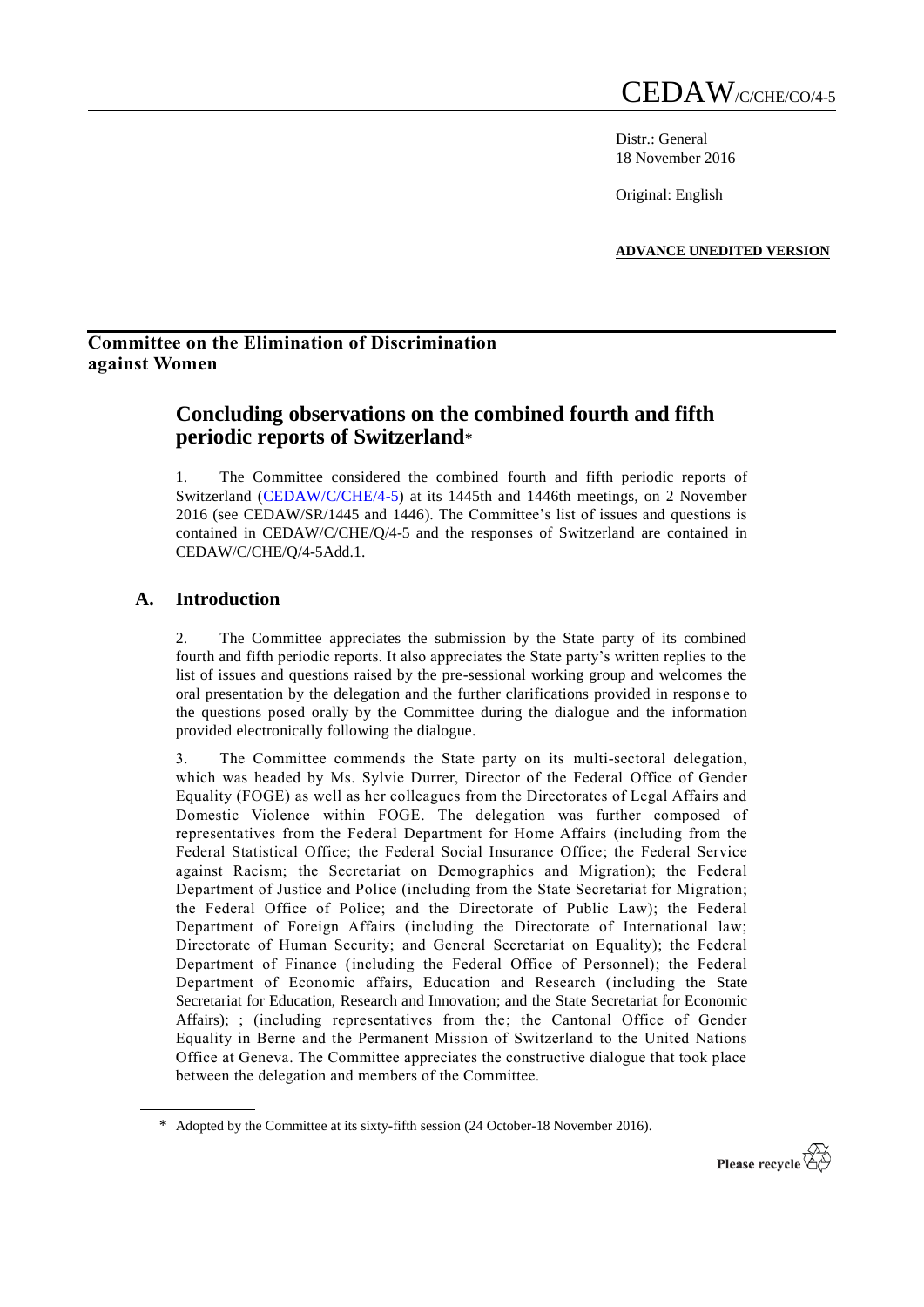## **B. Positive aspects**

4. The Committee welcomes the progress achieved since its consideration in 2009 of the State party's third periodic report [\(CEDAW/C/CHE/CO/3\)](http://undocs.org/CEDAW/C/FRA/6) in undertaking legislative reforms, in particular the adoption of the following:

(a) The Federal Act on Measures against Forced Marriages, in 2013; and,

(b) The introduction of article 124 to the Criminal Code prohibiting female genital mutilation.

5. The Committee welcomes the State party's efforts to improve its institutional and policy framework aimed at accelerating the elimination of discrimination against women and promoting gender equality, including the adoption or establishment of:

(a) Gender Equality Guidelines in the Legislative Programme  $(2016 - 2019)$ ;

(b) The Sustainable Development Strategy (2016 – 2019);

(c) The National Migration and Health Programme (2014–2017);

(d) The Swiss National Action Plan against Trafficking in Human Beings  $(2012-2014);$ 

(e) The Federal Programme to combat forced marriage (2013–2017);

(f) The National Action Plan on Equality between Men and Women (2010 - 2014);

(g) National Action Plan on Women, Peace and Security (2013-2016);

(h) Guidelines on the Protection of Human Rights Defenders, in 2013;

(i) Equal Opportunity for Women and Men at Universities/Gender Studies Programme 2013–2016;

(j) Equal Opportunity at Universities of Applied Sciences Programme 2013- 2016, and

(k) The Swiss Centre of Expertise in Human Rights (SCHR), in 2011.

6. The Committee welcomes the fact that, in the period since the consideration of the previous report, the State party has ratified or acceded to the following international and regional instruments:

(a) The Convention on the Rights of Persons with Disabilities and the Optional Protocol thereto, both in 2014;

(b) The International Convention for the Protection of All Persons from Enforced Disappearance, in 2011;

(c) The Optional Protocol to the Convention against Torture and other Cruel, Inhuman or Degrading Treatment or Punishment, in 2009;

(d) ILO Convention 2000 (No. 183) on Maternity Protection, in 2014; and

(e) ILO Convention 2011 (No. 189) Concerning Decent Work for Domestic Workers, in 2014.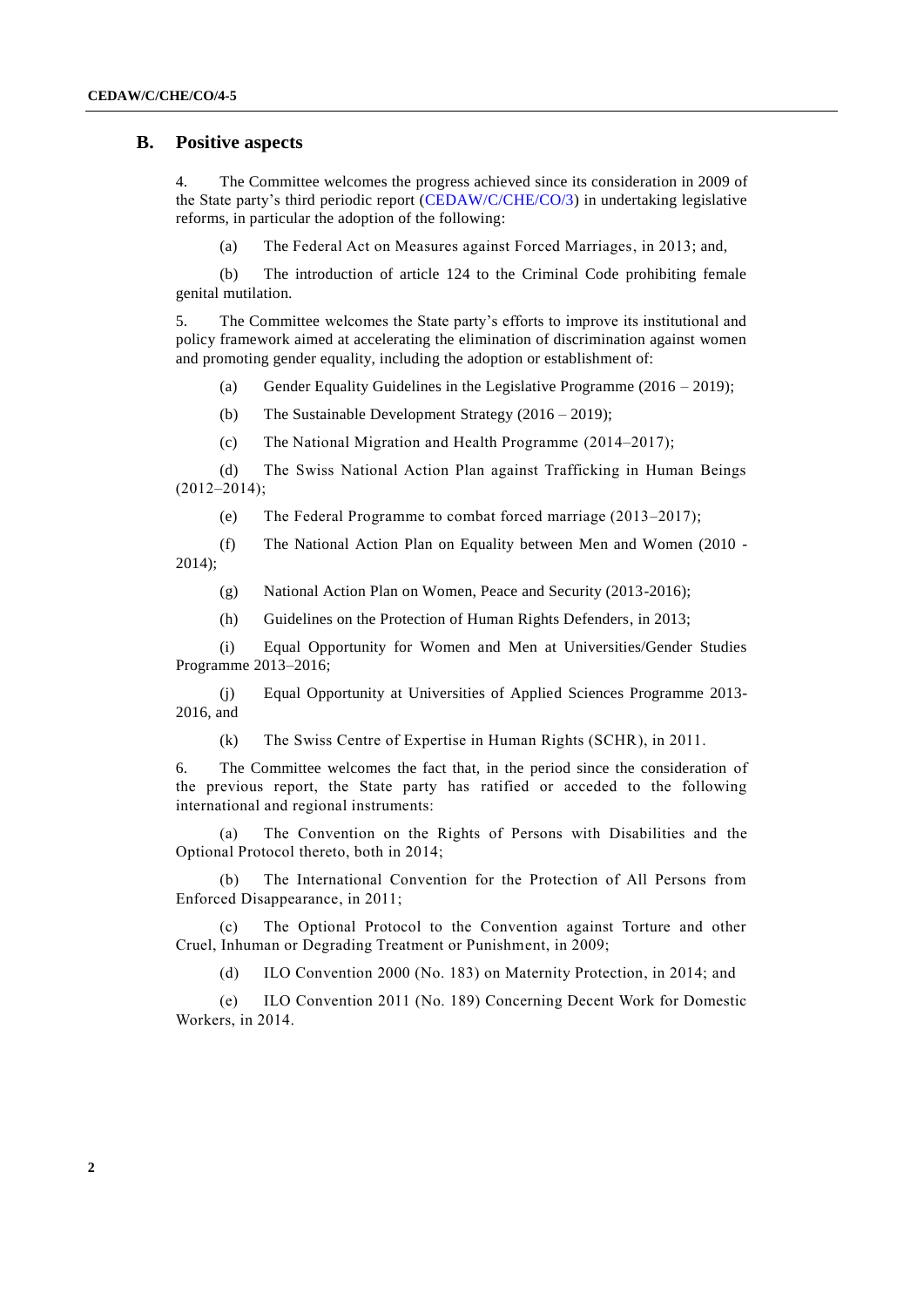## **C. Principal areas of concern and recommendations**

## **Parliament**

7. **The Committee stresses the crucial role of the legislative power in ensuring the full implementation of the Convention (see the statement by the Committee on its relationship with parliamentarians, adopted at the forty-fifth session, in 2010). It invites the Federal Assembly, in line with its mandate, to take the necessary steps regarding the implementation of the present concluding observations between now and the next reporting period under the Convention.**

#### **Withdrawal of reservations**

8. The Committee welcomes the State party's withdrawal of its reservation to article 16, paragraph 1 (g), of the Convention in 2013. The Committee is nevertheless concerned that the State party has yet to withdraw its reservation to article 15, paragraph 2 and article 16 paragraph 1(h).

9. **The Committee reiterates its previous concluding observations (see [CEDAW/C/CHE/CO/3,](http://undocs.org/CEDAW/C/FRA/6) para. 12) and urges the State party to indicate in its next periodic report, if possible and still relevant, a timetable for the withdrawal of its reservation to article 15, paragraph 2 and article 16, paragraph 1(h) concerning the law governing the matrimonial regime applicable prior to 1 January 1988.**

## **Visibility of the Convention, the Optional Protocol thereto and the Committee's general recommendations**

10. The Committee notes as positive the establishment of an interdepartmental working group under the auspices of the Federal Office for Gender Equality to monitor the implementation of the State party's commitments under the Convention. However, it remains concerned that disparities in the implementation of the Convention across cantons and communities have not been sufficiently addressed. The Committee is further concerned at the inadequate reference to the Convention in judicial proceedings at the federal or cantonal levels, as well as at the limited awareness of the Convention and the general recommendations of the Committee as important tools of interpretation within the judiciary and the legal profession, and among women themselves.

## 11. **The Committee recommends that the State party:**

**(a) Develop a sustainable strategy, at both federal and cantonal levels, including by allocating adequate financial resources, to disseminate the Convention, the Optional Protocol thereto and the Committee's general recommendations among all stakeholders, including women's organizations;** 

**(b) Enhance efforts to develop a public information campaign on CEDAW and raise awareness among women about their rights under the Convention and corresponding remedies, including women belonging to disadvantaged groups, migrant, asylum seeking, refugee, and minority women, as well as women with disabilities;**

**(c) Take the necessary legislative measures to give full effect to the Convention rights in its legal order and promote the justiciability of such rights; and**

**(d) Promote capacity-building programmes for judges, prosecutors and lawyers on the Convention, the Optional Protocol thereto, the Committee's general recommendations, Committee recommendations on the reporting procedure and Committee Views on individual communications, as well as inquiry and reporting procedure findings, and enable them to directly apply or invoke, respectively, those**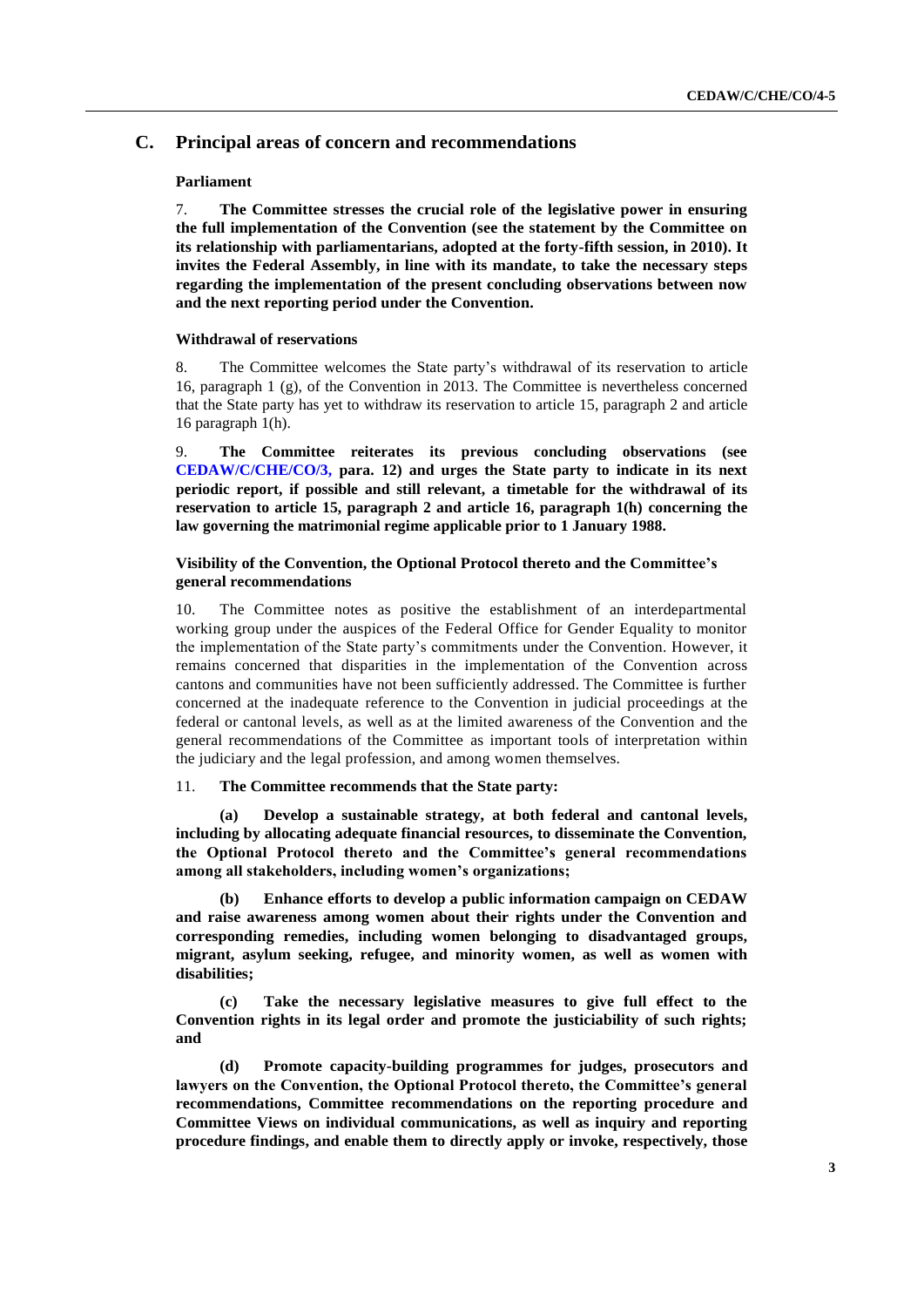## **instruments in domestic courts and in order to interpret domestic legislation accordingly.**

## **Application of the Convention under the federal system**

12. The Committee appreciates the explanation provided during the dialogue with the State party in relation to the direct applicability of the Convention. However, it reiterates its concern (see CEDAW/C/CHE/CO/3, para. 15) that, in accordance with the principle of monism, the decision to directly apply provisions of the Convention is at the discretion of the Federal Court and other judicial authorities at the federal and cantonal levels.

13. **The Committeereiterates its previous recommendation (see CEDAW/C/CHE/CO/3, para. 15) that the State party conduct awareness raising campaigns about the Convention aimed at the judiciary, legal professionals and the general public. The Committee also encourages the State party to provide systematic training to the judiciary, law enforcement officials and members of the legal profession on the Convention, with a view to encouraging them to utilize the Convention in judicial and administrative proceedings.** 

#### **Legislative framework**

14. The Committee notes as positive the decision taken by the Federal Court to analyse in detail the State party's obligations arising from article 2 (a) of the Convention and from the Committees previous concluding recommendations. However the Committee regrets that the scope of the definition of discrimination against women and equality of women and men, as applied by the Court, remains unchanged and that the "... Constitution does not confer any right to establish equality "in fact" (de facto)". It is further concerned that although Article 8 of the new Constitution provides for a broad definition of the principle of equality, it is inadequately applied.

15. **In accordance with the State party's obligations under the Convention and in line with Sustainable Development Goal 5, target 5.1 to end all forms of discrimination against all women and girls everywhere, the Committee reiterates its previous recommendation (see CEDAW/C/CHE/CO/3, para. 18) that the State party take steps to ensure that the principles of equality of women and men and nondiscrimination against women are applied in accordance with article 1 of the Convention.**

#### **Women, peace and security**

16. The Committee welcomes the State party's third National Action Plan on Women Peace and Security (2013-2016) in line with UN Security Council resolution 1325 (2000) which has been developed with the involvement of civil society actors and commends the State Party for its important role in humanitarian and development operations. However the Committee is concerned about:

(a) The limited participation and inclusion of women in peace processes;

(b) The lack ofgender perspective in strategies to prevent violent extremism and counter terrorism; and

(c) The negative impact on women of the small arms trade and the export of arms and munitions to conflict zones, as well as the inadequate monitoring of arms producing corporations on the use of their arms and violence against women, in line with their obligations under the Arms Trade Treaty 2014.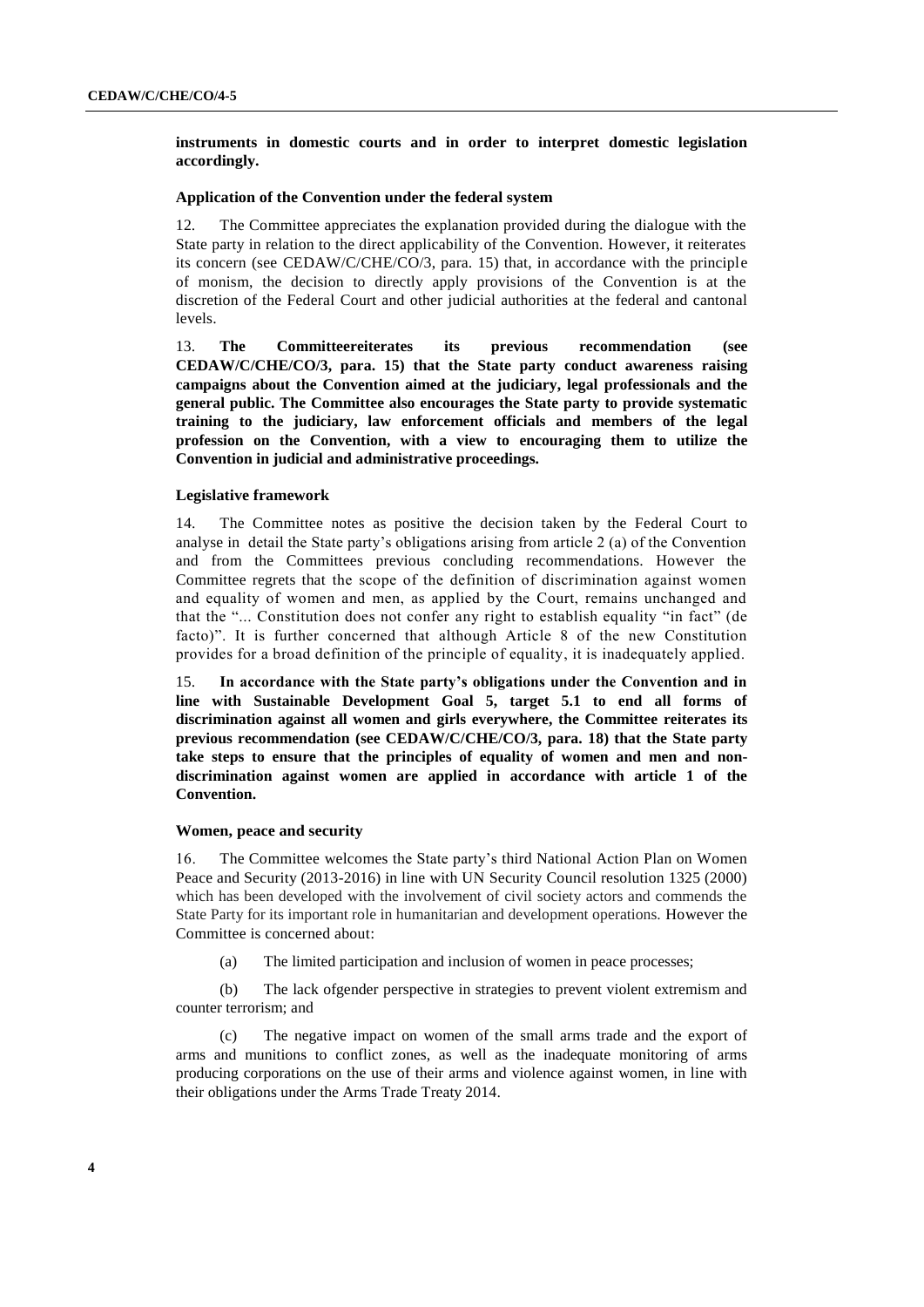17. **The Committee recommends that the State party:** 

**(a) Intensify efforts to include women in negotiations and mediation activities, including at the senior level, and provide technical assistance in conflict resolution processes to countries emerging from conflict and promote women's effective participation;**

**(b) Strengthen its efforts to include a gender perspective in strategies to prevent violent extremism and build the capacity of women and girls, including women civil society groups, to engage in efforts to counter terrorism; and**

**(c) Promote the mainstreaming of gender issues in its policy and operational activities; monitor the impact of the misuse and illicit trade of small arms and light weapons on women, including those living in conflict zones, and ensure that arms producing corporations monitor and report on the use of their arms in violence against women.**

#### **National machinery for the advancement of women and gender mainstreaming**

18. The Committee welcomes the establishment of the Swiss Centre of Expertise on Human Rights in 2011, and notes the efforts made by the State party to strengthen cooperation among relevant institutional structures and mechanisms. However it is concerned about:

(a) The lack of an overall integrated strategy for gender mainstreaming and the Federal Council's decision not to implement gender budgeting;

The absence of a comprehensive national gender equality strategy, policy and action plan that addresses the structural factors causing persistent gender inequalities;

(c) The negative impact of budgetary considerations on the human and financial resources of equality offices or commissions in most cantons, including the Federal Office for Gender Equality and the Federal Commission for Women's Issues, and the lack of sufficient authority and visibility of these organisations;

Uncertainty as to the status of the Swiss Centre of Expertise on Human Rights and indications by the State party of only a short-term plan to extend its mandate for five years and the need to strengthen the independence of the Centre's members; and

(e) Shortfalls in ensuring that gender neutral language applies to all of the State party's official languages.

19. **The Committee recommends that the State party:** 

**(a) Reconsider its decision in relation to gender mainstreaming and review the Committees previous recommendation (see CEDAW/C/CHE/CO/3, para. 22) to adopt an integrated gender mainstreaming strategy, including through the use of gender-budgeting processes, with effective monitoring and accountability mechanisms across all sectors and levels of government;**

**(b) Develop a comprehensive national gender strategy, policy and action plan that addresses the structural factors causing persistent inequalities, including intersecting forms of discrimination against women and girls;**

**(c) Strengthen the existing equality offices and commissions at the cantonal level, and ensure that they, along with the Federal Office for Gender Equality and the Federal Commission for Women's Issues, are provided with the necessary authority, visibility and human and financial resources to effectively advance women's rights and regularly assess progress in the implementation of federal and cantonal gender equality policies, plans and programmes and evaluate the impact of such efforts;**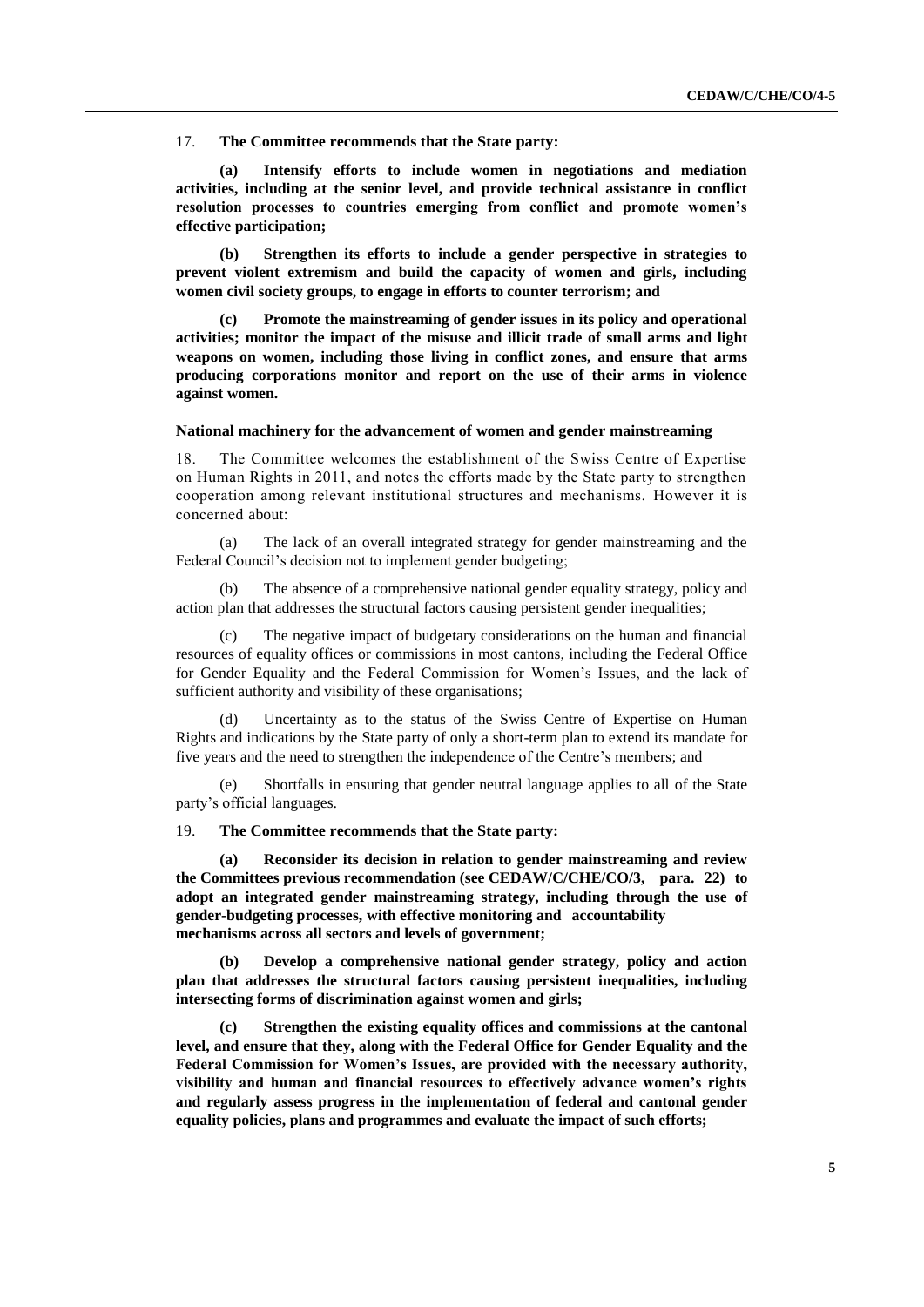**(d) Strengthen the mandate of the Swiss Centre for Expertise on Human Rights, particularly with regard to gender equality, and ensure that it complies with the UN Principles relating to the Status of National Institutions ('Paris Principles' as adopted by General Assembly resolution 48/134 of 20 December 1993 Annex); and**

**(e) Ensure that gender neutral language is applied to legislation in all of the State party's official languages.**

#### **Temporary Special Measures**

20. The Committee notes as positive the measures taken to advance the achievement of substantive equality in the State party, however it remains concerned about the under representation of women in extra-parliamentary commissions and other bodies, governing bodies of companies, and institutions closely connected with the Federation, as well as their under-representation in high level management and decision making positions. It is further concerned about the low numbers of women professors in academia and of women judges at all levels of the judiciary.

With reference to its general recommendation No. 25 (2004) on temporary **special measures, the Committee reiterates its previous recommendation (see CEDAW/C/CHE/CO/3, para. 24) and urges the State party to further adopt and implement measures, either as temporary special measures or as permanent measures, aimed at achieving substantive equality of women and men in all areas and ensure the allocation of resources and the creation of incentives, targeted recruitment and the setting of time-bound goals and quotas, in areas where women are underrepresented or disadvantaged in both the public and private sectors.**

#### **Stereotypes**

22. The Committee welcomes the steps taken by the State party to address discriminatory stereotypes, including through the revision of educational curricula in the French speaking cantons, and to combat discriminatory gender stereotypes concerning minority and migrant women. However, the Committee remains concerned that:

Prevailing stereotypes about the roles and responsibilities of women and men in the family and in society, along with deep-rooted patriarchal attitudes, continue to impede progress in advancing gender equality;

(b) Structural barriers in the media have resulted in a decline in female media professionals in recent years, while stereotyped and sexualized images of women continue to be depicted in the media and advertisements; and

(c) Stereotyped media portrayals and negative images of ethnic minority women and migrant women undermine their ability to integrate into society.

23. **The Committee reiterates its previous recommendations (see CEDAW/C/CHE/CO/3, para. 26) that the State party:**

**(a) Strengthen its efforts to eliminate discriminatory stereotypes regarding the roles and responsibilities of women and men in the family and in society, including through awareness-raising directed at women and men;**

**(b) Establish an education strategy for media professionals comprising guidelines and monitoring mechanisms to eliminate discriminatory stereotypes against women, and to encourage gender neutral media coverage, particularly in the run up to elections; introduce measures to promote equal representation of women and men in the media and amend the Federal Act on Radio and Television to explicitly refer to equal representation within the media; and**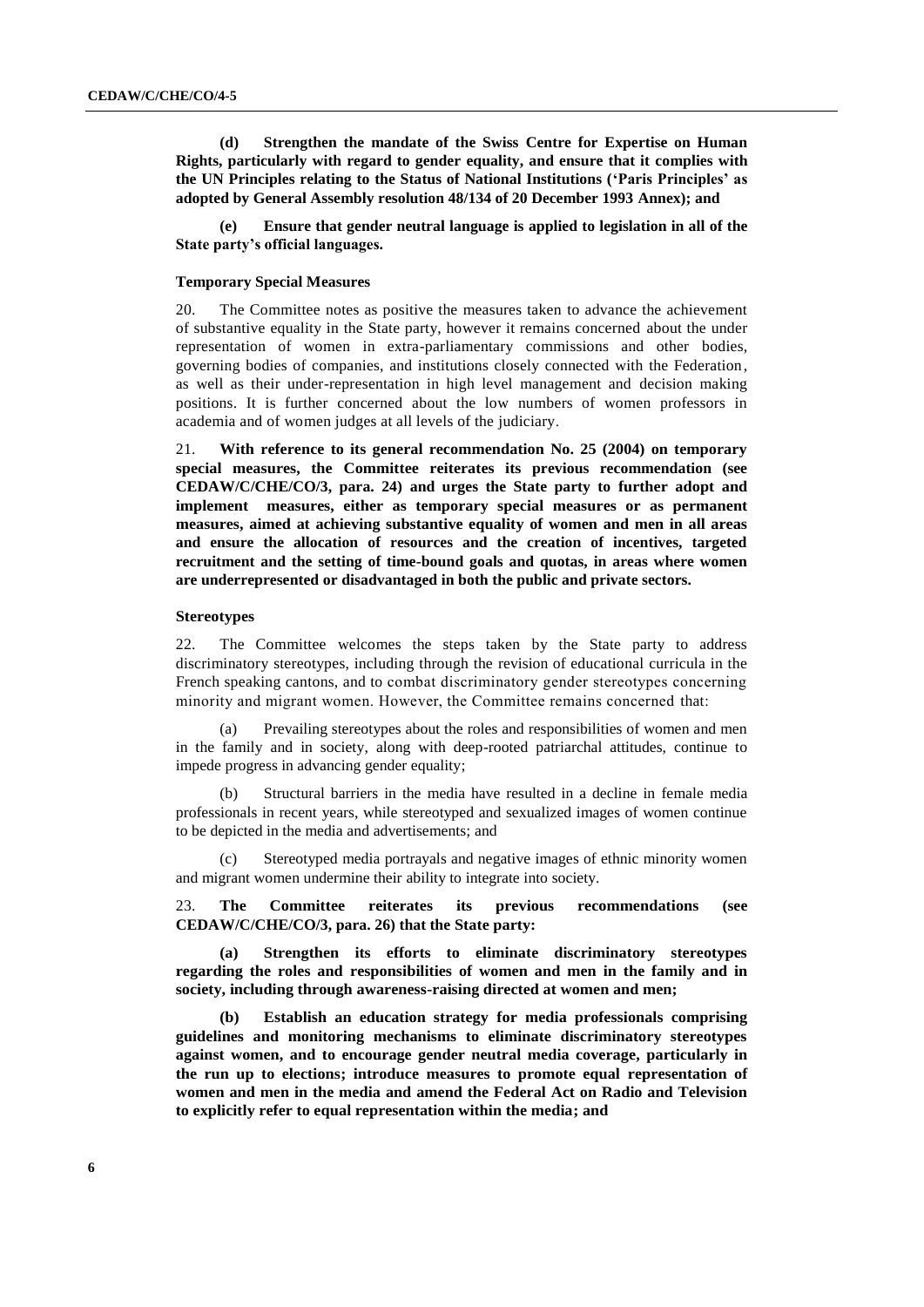## **(c) Introduce incentives for the media to promote positive images of ethnic minority and migrant women.**

## **Harmful practices**

24. The Committee welcomes the adoption of legislative and other measures to combat harmful practices, including female genital mutilation (FGM), intersex mutilation (IGM), child marriage and forced marriage. However, the Committee is concerned about:

(a) Girls living in the State party, often from migrant families, who have undergone or are at risk of being subjected to female genital mutilation and other harmful practices;

(b) Information on harmful practices is not readily available, particularly for ethnic minority and migrant women due to language and cultural barriers. The lack of a national comprehensive strategy in particular to eliminate FGM, along with the limited training for relevant professionals;

(c) Insufficient support for intersex persons, who have undergone involuntary and medically unnecessary disfiguring surgical procedures when they were babies and children, often with irreversible consequences, resulting in significant physical and psychological suffering;

(d) The pressure placed on parents of intersex children by medical professionals, the media and society at large, often forces them to give their consent for so called "medical procedures" justified by psychosocial indications; intersex children and adults are often unaware of the procedures they have been subjected to while access to legal remedies for intersex persons affected by unnecessary medical procedures is extremely limited with the statute of limitations often expiring by the time intersex children reach adulthood; and

(e) Lack of integration of intersex persons and their families in interdisciplinary working groups and failure to consult with those directly affected by these procedures in decisions that affect their lives.

25. **In light of the joint recommendation/general comment No. 31 of the Committee and No. 18 of the Committee of the Rights of the Child on harmful practices (2014), the Committee recommends that the State party:**

**(a) Systematically collect disaggregated data on harmful practices in the State party and continue to strengthen preventive and protection measures to eliminate female genital mutilation, child marriage and forced marriage;**

**(b) Develop awareness raising campaigns and ensure that information is readily available to victims of female genital mutilation and ensure that relevant professionals are sufficiently trained to identify potential victims and that perpetrators are brought to justice;**

**(c) Ensure that, in line with recommendations from the Swiss Ethics Commission, that no child is subjected to unnecessary medical or surgical treatment during infancy or childhood; adopt legislation to protect the bodily integrity, autonomy and self-determination of intersex persons and provide families with intersex children with adequate counselling and support;**

**(d) Adopt legal provisions in order to provide redress to intersex persons affected by cases of surgical or other medical treatment without free, prior and informed consent by the intersex person or his/her parents under the guidance of the court; and**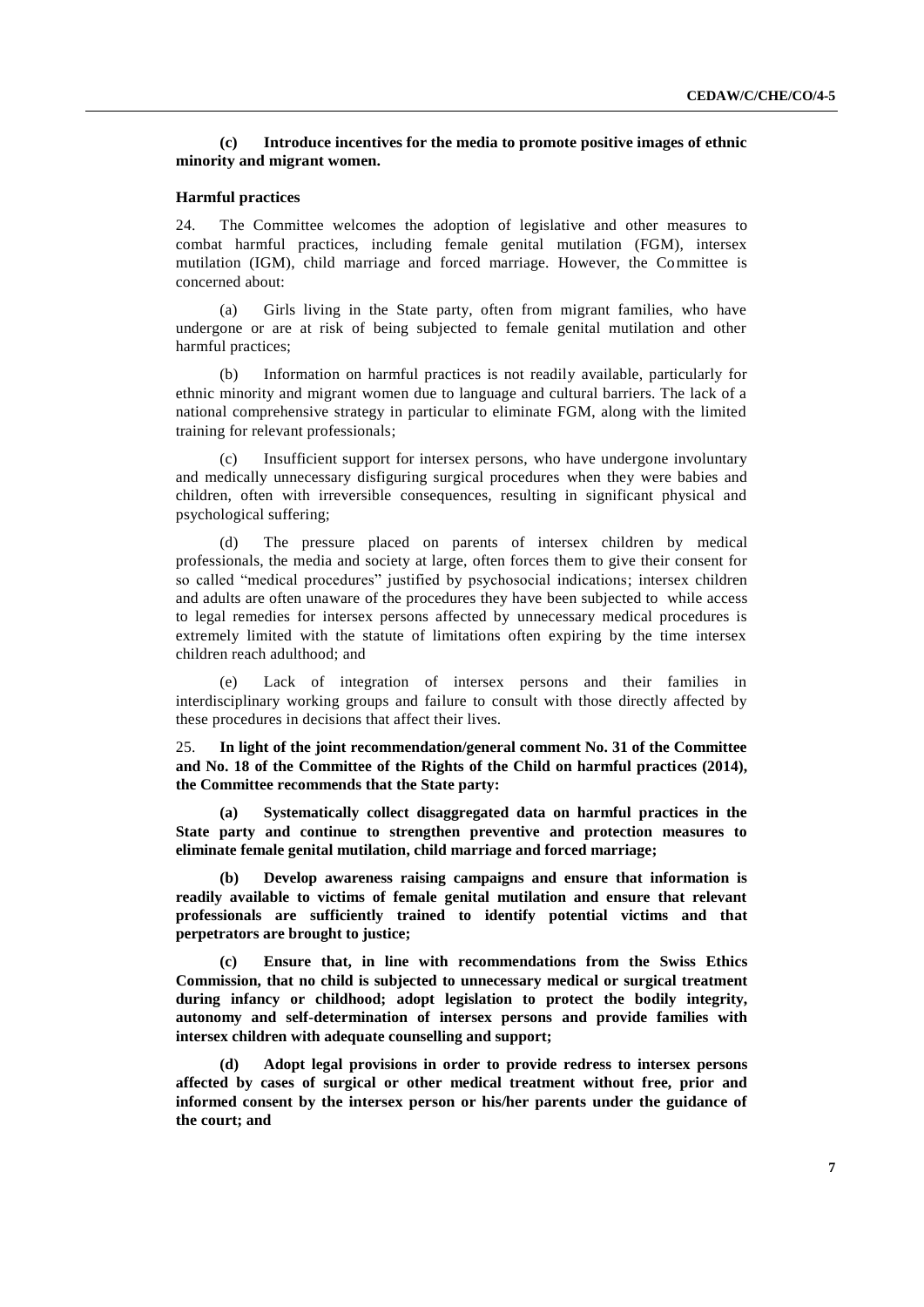**(e) Educate and train medical professionals on the harmful impact of unnecessary surgical or other medical interventions for intersex children, and ensure that the views of intersex persons are fully considered by the interdisciplinary working groups established to review these procedures.**

#### **Gender-based violence against women**

26. The Committee commends the efforts being made by the State party to address gender based violence however it remains concerned about:

The high prevalence of gender-based violence against women as evidenced by the statistics provided by the State party (with 3173 assaults against women in 2011 as compared to 948 against men), including domestic violence and stalking in the State party;

(b) Underreporting of gender-based violence to the police and the low prosecution and conviction rates, resulting in impunity for perpetrators;

The lack of a national action plan to combat violence against women and disparities between cantons in addressing the issue;

(d) The insufficient number of shelters available to provide specific support services for victims and the limited time frame during which victims can avail of these services. The disparities between cantons in terms of funding and regulating shelters, and lack of support to non-governmental organizations providing assistance to victims; as well as the lack of support available when women leave the shelters in terms of covering daily living expenses, and childcare etc.;

(e) The delay by the State party in ratifying the Council of Europe Convention on Preventing and Combating Violence against Women and Domestic Violence (Istanbul Convention) signed in 2013; and

(f) The negative impact that uncontrolled arms in private possession by males in the State party has on the lives of women and girls.

27. **The Committee recalls its general recommendation No. 19 (1992) on violence against women and reiterates its previous recommendations that the State party:**

**(a) Enhance its efforts to combat all forms of gender-based violence against women, including domestic and sexual violence, paying particular attention to minority women and introduce new legislation to prevent stalking;**

**(b) Increase reporting by women of incidents of gender-based violence, including domestic violence, providing capacity-building programmes for judges, prosecutors, police officers and other law enforcement officials on the strict application of criminal law provisions on violence against women, sensitizing them on the cultural background of minority and migrant women, raising awareness among the general public of the criminal nature of such acts, and ensuring that all cases of violence against women are effectively investigated and that perpetrators are prosecuted;** 

**(c) Expeditiously adopt a national action plan, in consultation with civil society organizations, to combat gender-based violence against women and ensure that adequate human, technical and financial resources are allocated for its implementation, monitoring and assessment;**

**(d) Strengthen services for women victims of gender-based violence, including by establishing additional shelters to ensure that adequate victim centred services are available in all cantons, and ensure the availability of psychosocial rehabilitation and reintegration programmes;**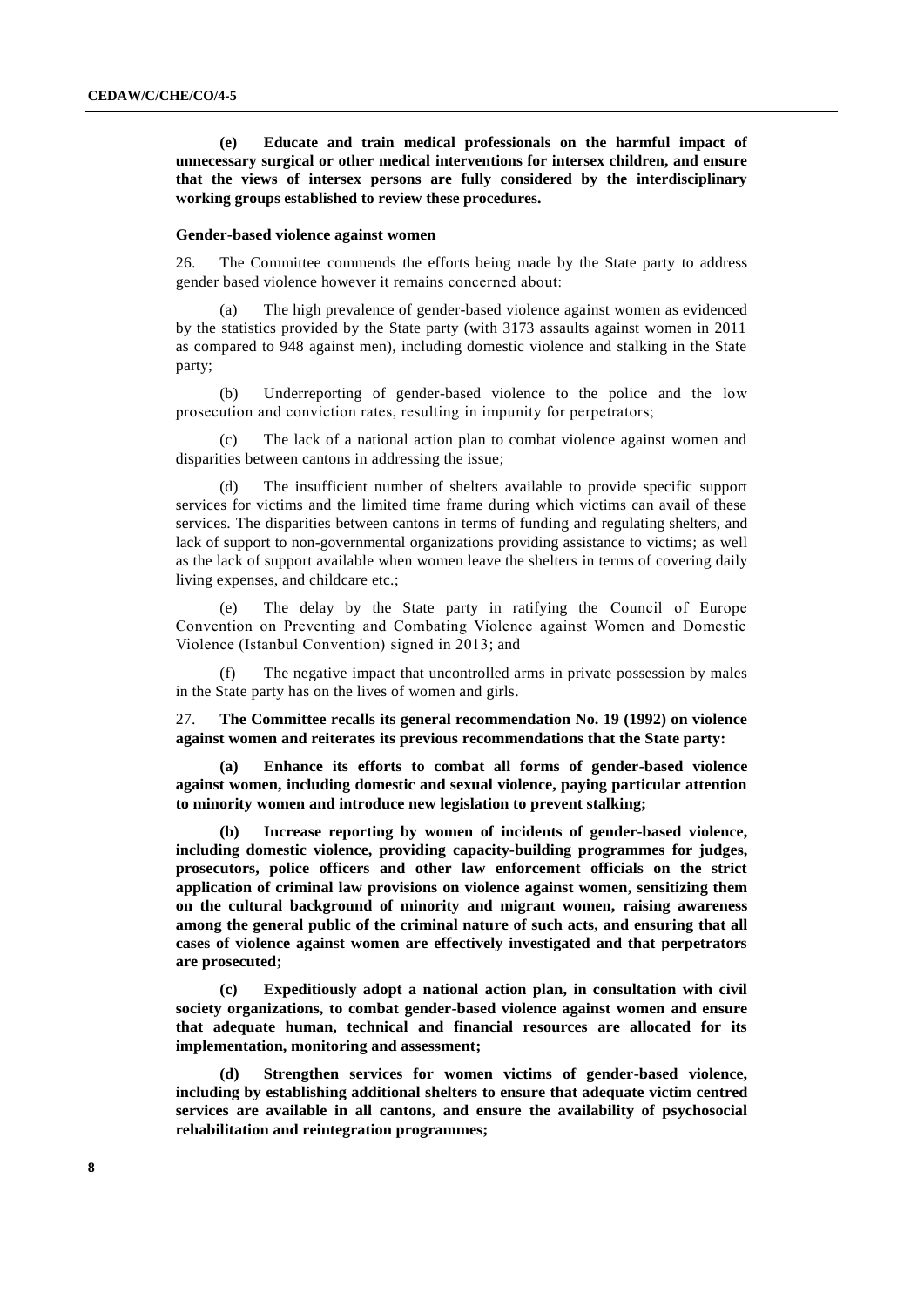**(e) Take measures to ratify the Council of Europe Convention on Preventing and Combating Violence against Women and Domestic Violence (Istanbul Convention) as a matter of priority; and**

**(f) Develop an independent study by scientific experts, as well as representatives from women NGOs, to analyse the link between uncontrolled possession of arms by men in the State party and the impact on gender based violence against women and girls.**

#### **Trafficking and exploitation of prostitution**

28. The Committee welcomes the steps taken by the State party to combat trafficking, however it isconcerned about:

The low rates of prosecution and conviction in cases of trafficking in women and girls and the lack of available disaggregated data on victims of trafficking;

(b) The lack of a unified approach across cantons to identify victims and refer them to the appropriate protection services and the inadequate human and financial resources allocated to victim protection services;

The lack of a comprehensive victim protection programmes that offers specific accommodation along with organized rehabilitation and reintegration measures, access to counselling, medical treatment, psychological support and redress, including compensation for victims, in particular migrant women who are not automatically entitled to temporary residence permits unless they cooperate with the police and judicial authorities;

(d) Disparities between cantons in relation to granting residence permits, in that decisions made often depend on the type of exploitation, cantonal authority and individual case worker involved;

(e) The limited focus on multiple forms of exploitation such as forced labour, servitude, slavery and analogous practices; and

The structural violence and exclusion faced by foreign women in prostitution, particularly those in an irregular situation, and the lack of measures taken by the State party to provide exit programmes and alternative income-generating opportunities to women who wish to leave prostitution.

#### 29. **The Committee recommends that the State party:**

**(a) Develop awareness raising programmes for police authorities and social workers at the cantonal level and investigate, prosecute and adequately punish all cases of trafficking in persons, especially women and girls, and improve access to data on victims of trafficking, disaggregated by sex, age and nationality;**

**(b) Expeditiously assess the impact of the National Action Plan and adopt a new plan with a gender focus ensuring that measures are implemented uniformly across all cantons;**

**(c) Strengthen measures to identify and provide support to women at risk of trafficking, in particular migrant women and unaccompanied girls, ensure adequate access to health care and counselling services, strengthen human, technical and financial resources to NGOs who offer specialised victim protection services, and develop targeted training for social workers dealing with victims of trafficking;**

**(d) Grant residence permits to enable all victims of trafficking to avail themselves of protective and rehabilitation measures, irrespective of their willingness to cooperate with police authorities or not, and ensure that the**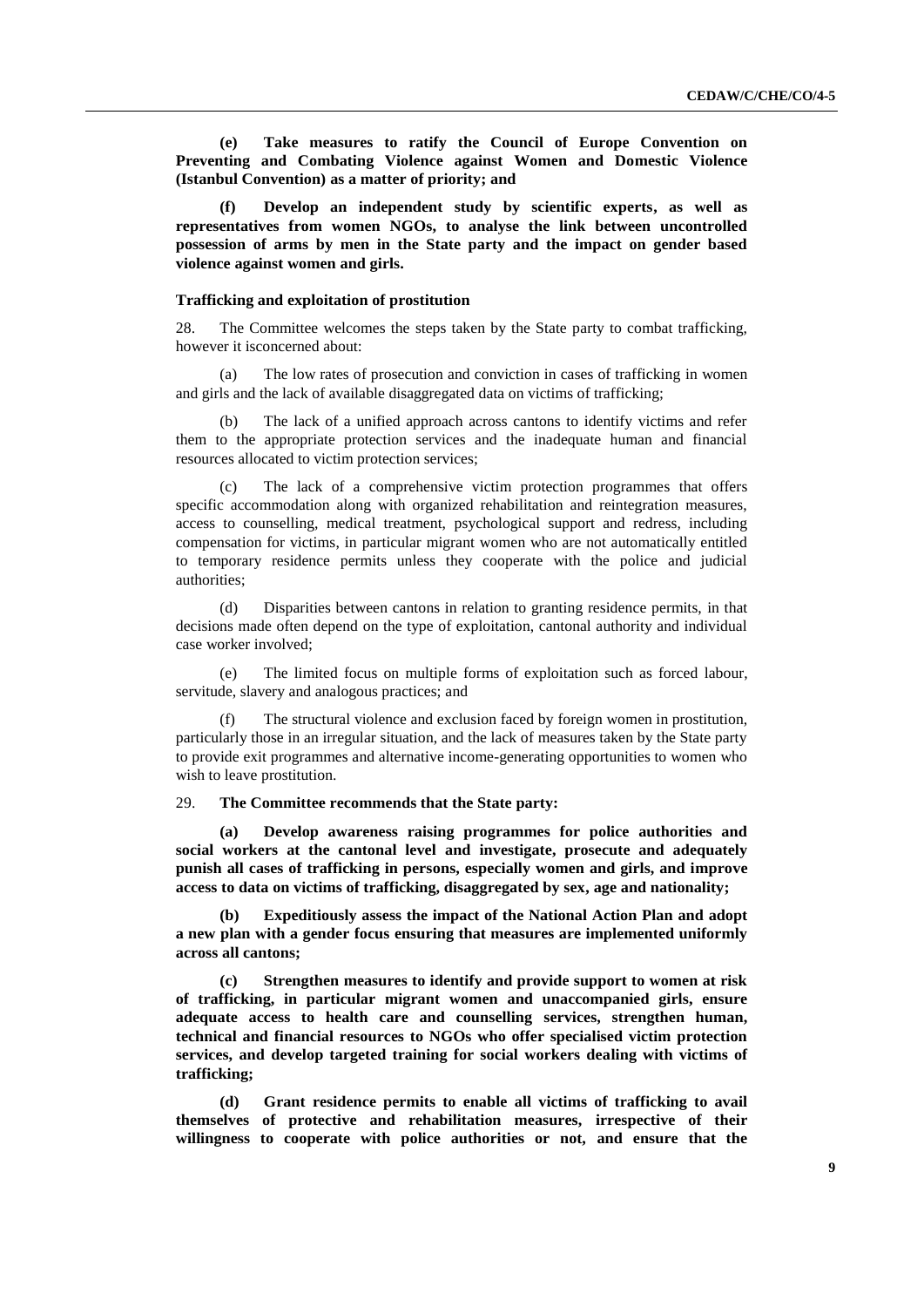**authorities adopt a victim centred approach when granting the recovery and reflection period;**

**(e) Prevent and combat other exploitative practices assimilated to trafficking, in particular forced labour and servitude, and provide training for labour inspectors and other relevant professionals in this regard; and**

**(f) Regularly review the situation of foreign women who are engaged in prostitution, or who are affected by the State party's decision to abolish the status of 'cabaret dancer', in order to protect them and strengthen assistance provided to women and girls who wish to leave prostitution, including by providing exit programmes and alternative income-generating opportunities.**

## **Participation in political and public life**

30. The Committee notes the efforts undertaken by the State party to advance the participation of women in political and public life. However, it remains concerned that:

Women continue to be significantly underrepresented in the Council of States and the National Council, with the overall proportion of women in the Government standing at 20.5 per cent, continuing to be low, following the last Federal elections in October 2015;

(b) Structural barriers and gender bias on the realization of women's engagement in political and public life continue to exclude women from decision-making positions in both elected and appointed positions in public office, in political parties, in the judiciary, in academia and in public broadcasting corporations; and

The application of statutory quotas for women's representation in organs of the legislative, executive and judicial branches has been rejected by the Federal Court under the existing legal framework.

31. **The Committee reiterates it previous recommendations (see CEDAW/C/CHE/CO/3, para. 34) and calls on the State party to:**

**(a) Strengthen its efforts to increase the number of women in elected decision-making bodies at the federal and cantonal levels as well as in appointed positions at the local level, and to achieve equal representation of women and men in political and public life;**

**(b) Intensify awareness-raising campaigns for politicians, journalists, teachers and the general public, to enhance the understanding that the full, equal, free and democratic participation of women on an equal basis with men in political and public life is a requirement for the full implementation of women's human rights and continue its efforts to encourage the media to ensure that female and male candidates and elected representatives receive equal visibility in the media, especially during election period; and**

**(c) Review the decision by the Federal court and adopt proactive measures, including temporary special measures in accordance with article 4, paragraph 1, of the Convention and the Committee's general recommendation 25 (2004) on temporary special measures, to address the structural obstacles to the achievement of substantive equality of women and men in political and public life.**

## **Human rights defenders**

32. The Committee is concerned that women human rights defenders abroad are not sufficiently supported due to the lack of awareness by diplomatic staff of the Guidelines on the Protection of Human Rights Defenders issued by the State party in 2013.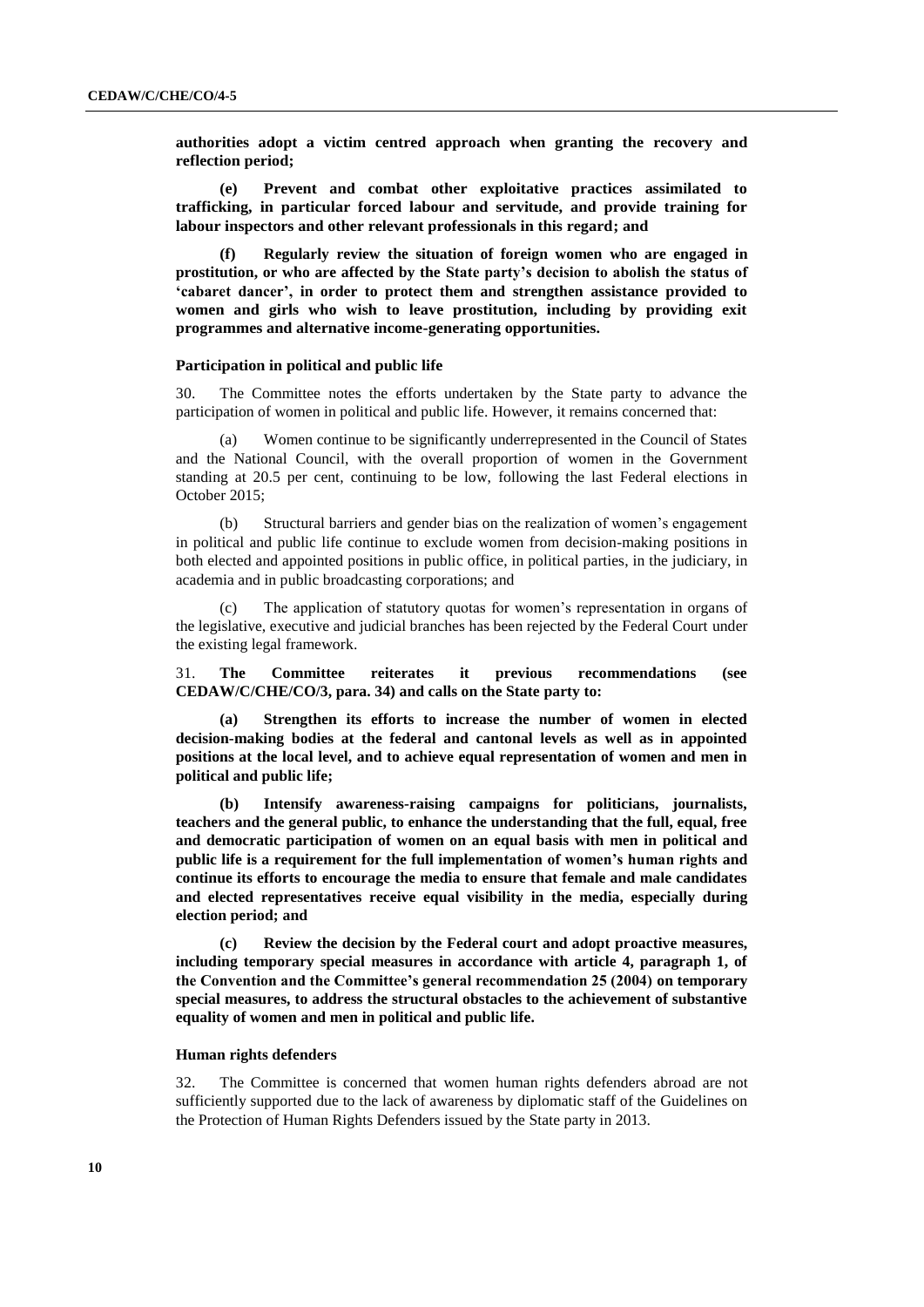33. **The Committee recommends that the State party ensure full implementation of the Guidelines on the Protection of Human Rights Defenders, and ensure that foreign policy actors, are fully aware of the Guidelines and adequately trained to address situations involving women human rights defenders.** 

### **Education**

34. The Committee welcomes the measures taken by the State party to address discriminatory stereotypes in education, particularly at the tertiary levelhowever it remains concerned that:

(a) Gender stereotyped educational materials in both schools and universities have an impact on traditional carer choices made by women and girls. While gender sensitive teaching materials have been developed in a number of cantons, this practice has not been uniformly applied throughout the State party;

(b) Women continue to be drawn to traditionally female-dominated fields of study and career paths and are underrepresented in vocational training and in certain fields of higher education, such as STEM/MINT studies, as evidenced in the annex to the State party report which demonstrates there has been little progress in this regard between 1990 and 2010 (under 10 per cent); and

(c) Women continue to be under-represented in decision-making and senior management positions at all levels of the education system. Similarly the under representation of professors and rectors at the senior level leaves young girls without role models in this area.

### 35. **The Committee recommends that the State party:**

**(a) Encourage further diversification of the educational choices of girls and boys and take steps to revise educational materials at the cantonal level and ensure that gender sensitive teaching materials are available across all cantons and communities and include a module on gender stereotypes in education within national teacher training programmes;**

**(b) Strengthen strategies to address discriminatory stereotypes and structural barriers that may deter girls from progressing beyond secondary education and enrolling in traditionally male-dominated fields of study, such as mathematics, information technology and science; and**

**(c) Monitor the career development of women in the education system to ensure equal access and prevent hidden or indirect discrimination faced by women, and develop mentoring programmes for female professors and rectors to act as role models for young girls.**

## **Employment**

36. The Committee notes as positive the measures taken by the State party to reconcile family and work life. however it notes with concern:

(a) That the prevailing gender wage gap in both the public and private sectors continues to impact negatively on women's career development and pension benefits, while the lack of effective implementation of legislation on the principle of equal pay for equal work and work of equal value further hinders progress in this regard;

(b) The persistence of horizontal and vertical occupational segregation, the concentration of women in the lower-paid service sectors and in temporary and part-time work due to their traditional role as caregivers for children, and women's underrepresentation in managerial positions in companies. The lack of part time opportunities in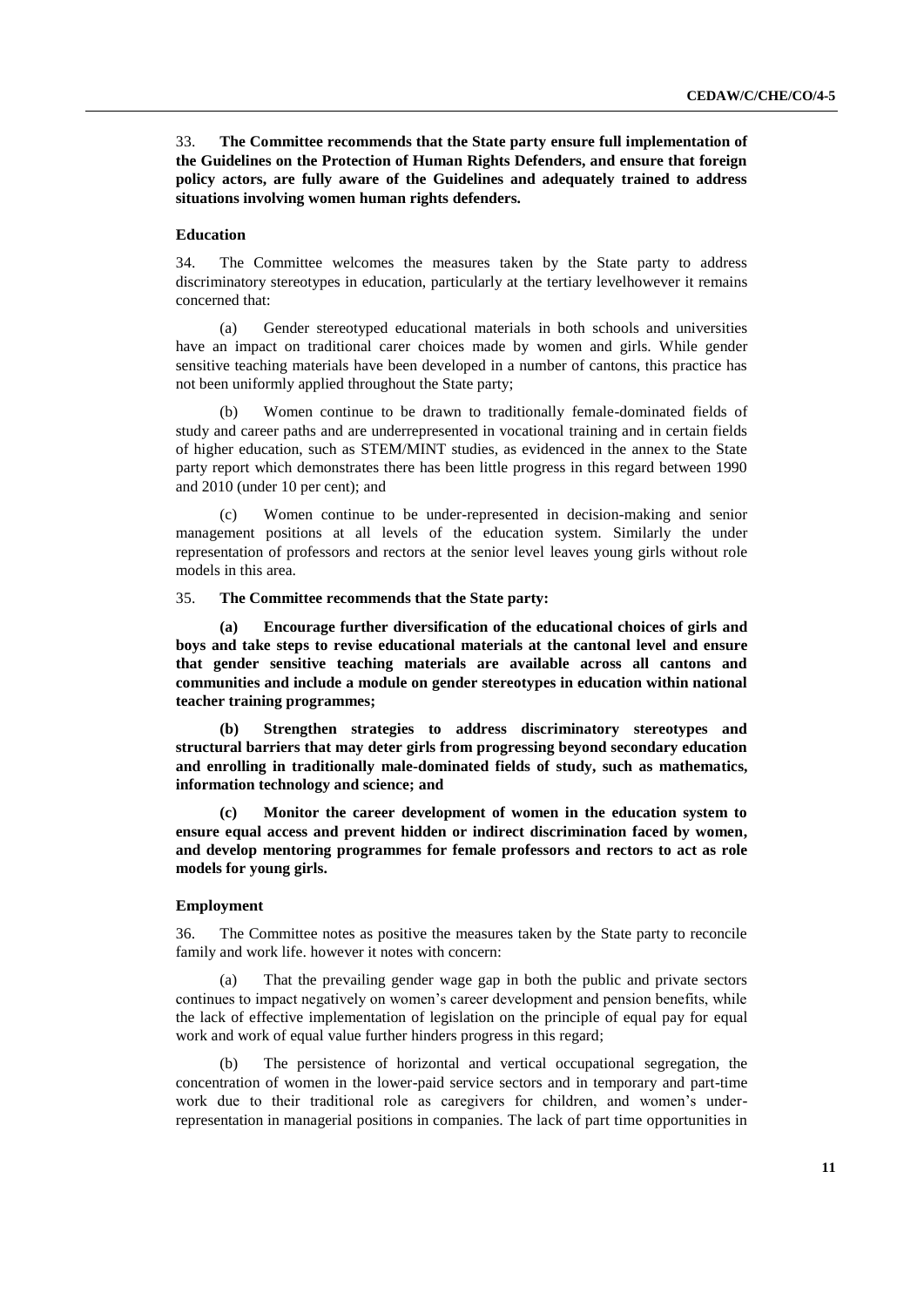high level positions; and the significant discrimination of part time employees in relation to invalidity insurance;

(c) The continued lack of affordable childcare facilities, and lack of family friendly working models and paternity leave;

The potentially negative impact that raising the retirement age for women to 65 years may have on women's pension levels, particularly for women involved in unpaid care work;

(e) The increase in cases of discriminatory attitudes in the workplace, especially in male dominated sectors and at the senior management level, and the lack of effective measures to deal with such harassment; and

(f) The limited access by migrant, refugee and asylum-seeking women, as well as women with disabilities, to the formal labour market.

## 37. **The Committee recommends that the State party:**

**(a) Strengthen efforts to eliminate the gender wage gap and ensure equal opportunities for women and men in the labour market, including through the use of temporary special measures, with time-bound targets, in accordance with article 4, paragraph 1, of the Convention and its general recommendation 25 (2004);** 

**(b) Adopt effective measures, including skills training and incentives for women to work in non-traditional professions, to eliminate occupational segregation, both horizontal and vertical, in the public and private sectors, and adopt temporary special measures, namely statutory quotas, to enhance the representation of women in managerial positions in companies and encourage companies to create part time opportunities in high level positions and to harmonise discriminatory provisions in labour law and social law, and ensure that invalidity insurance law is available for part time workers;**

**(c) Create more opportunities for women to gain access to full-time employment, including by adopting a rights-based national childcare framework in order to provide sufficient and adequate childcare facilities, and establish a legal framework to ensure that paid paternity leave is available without impacting on the rights of mothers to take maternity leave;** 

**(d) Ensure that the situation of women who have been involved in unpaid care work is taken into consideration without discrimination when drafting the pension scheme reform for 2020;**

**(e) Ensure that victims of discriminatory harassment in the workplace have access to effective mechanisms and remedies, and encourage employers to conduct regular reviews of company culture to prevent such incidents taking place; and**

**(f) Take into account the needs of disadvantaged groups of women, especially migrant, refugee and asylum-seeking women, as well as women with disabilities, and introduce targeted measures to create further employment opportunities for these women.**

## **Health**

38. The Committee welcomes measures adopted by the State party to address disparities in accessing health services between cantons, and in particular, between Swiss nationals and migrants. However, the Committee remains concerned about:

Language barriers and lack of awareness often preventing migrant women from accessing health care facilities, including reproductive health services;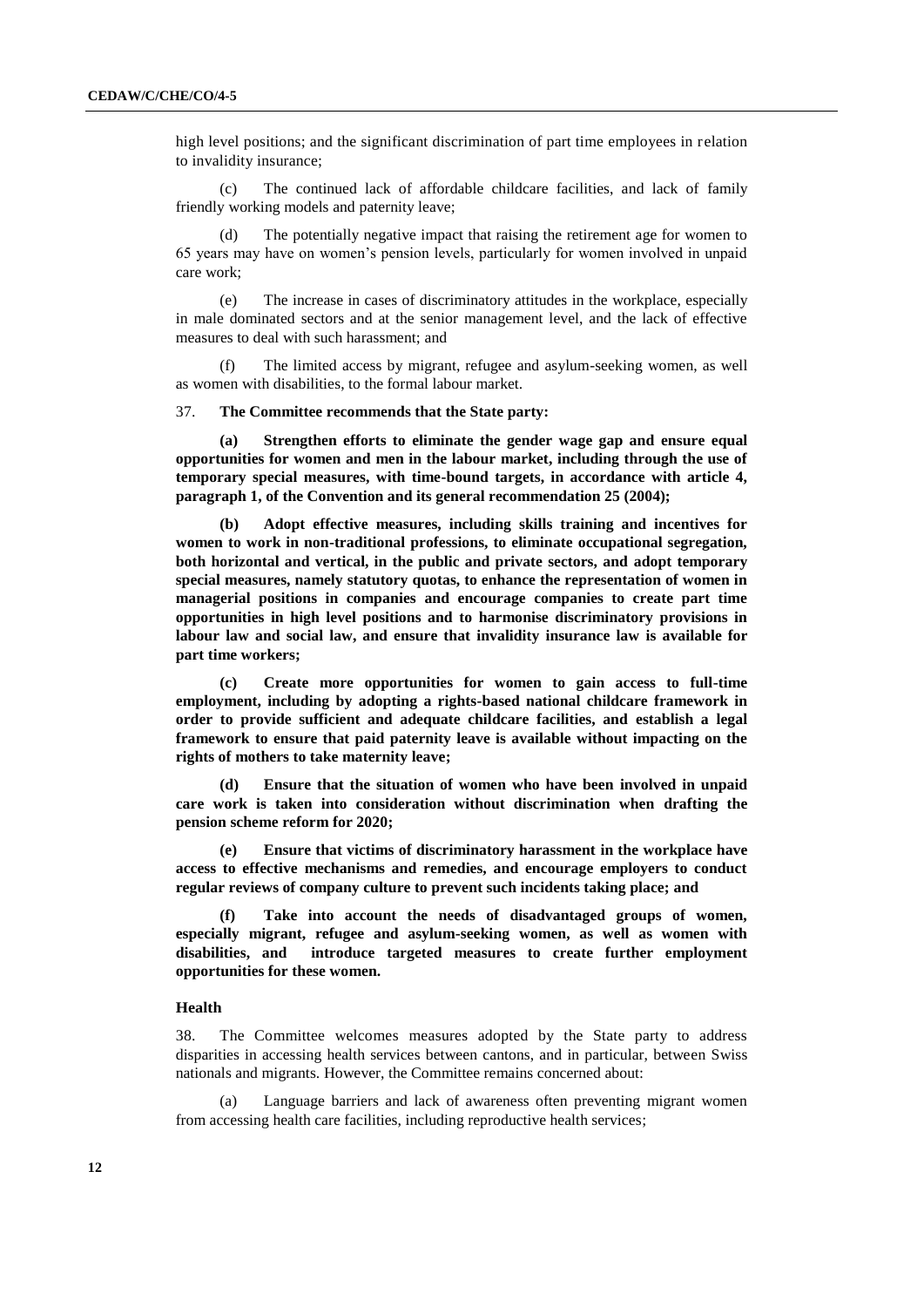(b) Disparities in the teaching of age-appropriate sexual education across cantons and the resulting risk of teenage pregnancies;

(c) Disparities in the availability of cantonal support services and the lack of inclusion of lesbian, bisexual and intersex persons in health surveys and registers;

The persistence of gender reassignment treatment targeting transgender persons including involuntary medical treatment, such as hormonal or surgical sterilisation, and the costs associated with such treatment; and

The unavailability of disaggregated information and data on cases of HIV/AIDS in the State party, and the lack of measures to limit the risk of HIV/AIDS and sexually transmitted diseases for women in prostitution.

39. **In line with its general recommendation No. 24 (1999) on women and health, the Committee recommends that the State party:**

**(a) Ensure that medical professionals are aware of the cultural and linguistic barriers migrant women face when accessing health care, and ensure the availability of female medical staff if requested; take steps to introduce awareness raising campaigns, in relevant languages, among migrant communities on how to access health care services, including sexual and reproductive health services;** 

**(b) Ensure that age appropriate sexual education is included in curricula in all cantons and that training is provided to teachers;** 

**(c) Include reference to, and documentation on, LBTI persons in national health surveys and registers;**

**(d) Review the decisions taken by civil courts requiring transgender persons to undergo surgical and/or hormonal treatment before legal gender recognition can be granted, and ensure that the costs for such interventions is reimbursed; and**

**(e) Take steps to collect data on cases of HIV/AIDs and sexually transmitted diseases and ensure that age-appropriate sexual and reproductive health services and treatment, including confidential services, are accessible to all women and girls living with HIV/AIDS.**

## **Economic empowerment of women**

40. The Committee welcomes the publication of a report by the Swiss Federal Council in 2016 on Illicit Financial Flows. The Committee is concerned aboutt:

(a) The lack of efficient and transparent regulations and mechanisms for evaluating the impact of budget shortfalls as a result of such policies on women, particularly in developing countries;

(b) The lack of impact assessment explicitly taking into account women's human rights prior to the negotiation of international trade and investment agreements; and

The State party's financial secrecy policies and rules on corporate reporting and taxation have a potentially negative impact on the ability of other States, particularly those already short of revenue, to mobilise the maximum available resources for the fulfilment of women's rights.

41. **In line with 2010 General Recommendation No. 28 on the Core Obligations of States Parties under Article 2 of the Convention on the Elimination of All Forms of Discrimination against Women the Committee recommends that the State party:**

**(a) Undertake independent, participatory and periodic impact assessments of the extraterritorial effects of its financial secrecy and corporate tax policies on**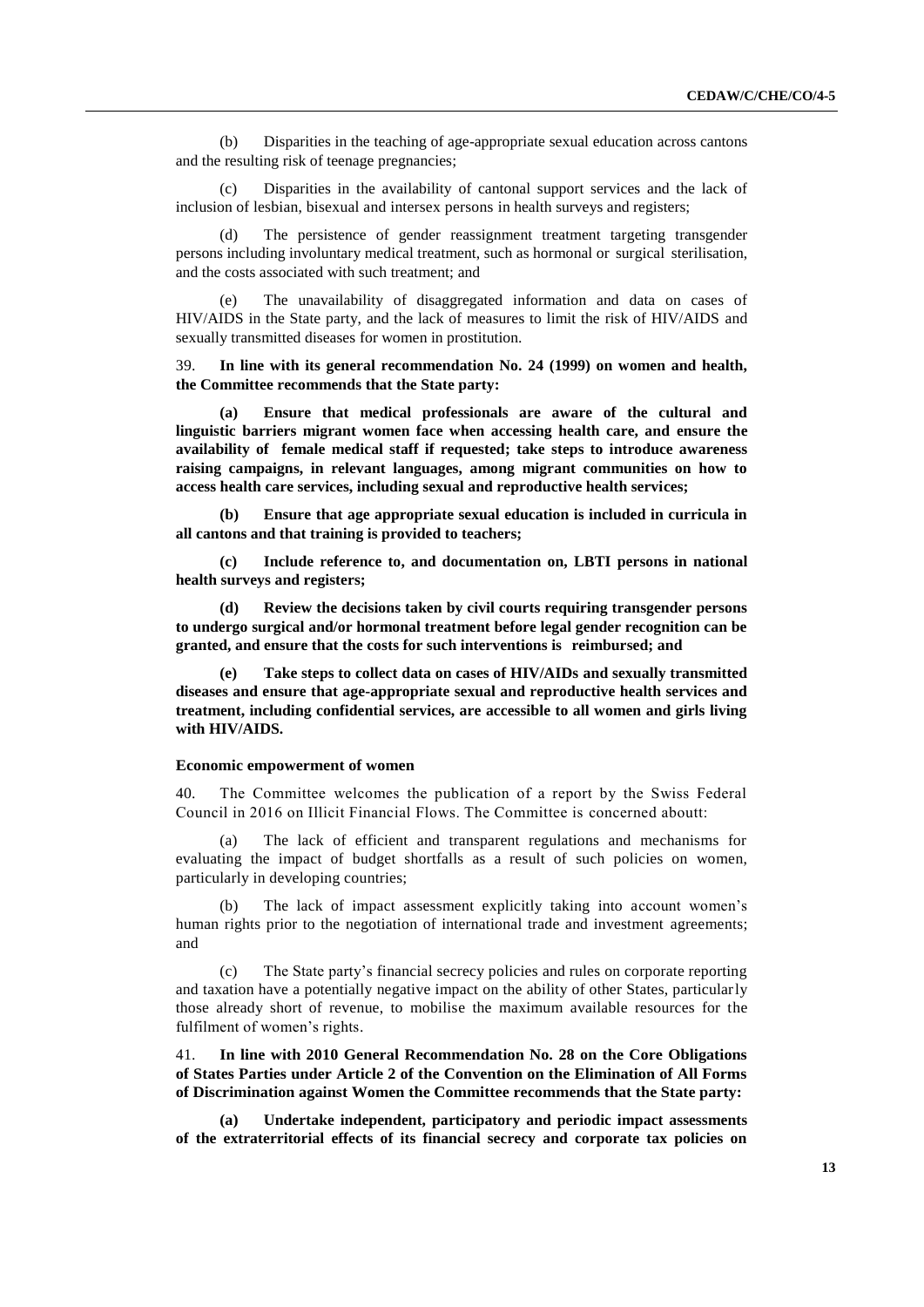**women's rights and substantive equality, and ensure that such assessments are conducted in an impartial manner with public disclosure of the methodology and finding;**

**(b) Ensure that trade and investment agreements negotiated by the State party recognize the primacy of its obligations under the Convention and explicitly consider their impact on women's rights; and**

**(c) Strengthen its legislation governing the conduct of corporations registered or domiciled in the State party in relation to their activities abroad.**

#### **Poverty and social welfare**

42. The Committee welcomes the overall reduction in household poverty in the State party in line with the recommendations made by the Swiss Conference of Cantonal Ministers of Social Affairs in 2013. However, it is concerned that:

(a) Women are disproportionately affected by poverty, particularly single mothers, older women, divorced rural women, migrant women, unemployed women and women involved in unpaid care work;

(b) Maintenance payments vary significantly between cantons, when a parent neglects his or her obligations to provide child maintenance and in some cases the parent beneficiary may later be requested to pay them back;

(c) Maintenance payments are taxed as income ultimately increasing the single parent's tax burden overstretching already limited financial resources; and

(d) The Federal Council rejected the introduction of minimum maintenance payments for children after the divorce of their parents.

### 43. **The Committee recommends that the State party:**

**(a) Adopt a national poverty reduction strategy with a focus on the most disadvantaged and vulnerable groups of women and integrating a human rights and gender-based approach;**

**(b) Adopt the recommendations made by the Swiss Conference of Cantonal Ministers of Social Affairs in 2013 on how to design a system of child maintenance and eliminate the obligation placed on the parent beneficiary to pay back maintenance payments and implement the recommendations in all cantons;**

**(c) Introduce means tested child allowance as proposed by the Federal Council as a matter of priority; and**

**(d) Introduce minimum maintenance payments for children after their parents separate or divorce.**

## **Rural women**

44. The Committee notes the information provided by the State party in relation to rural women. However, it remains concerned that female farmers are often left in a vulnerable situation following divorce and unable to recover any personal assets or access unemployment insurance benefits. The Committee is further concerned that laws governing inheritance of property often prevent widows from inheriting farms in the event of their husband's death. The Committee is also concerned at the under-representation of women in farmers unions and other policy, political and legislative bodies governing the rights of farmers.

45. **The Committee recommends that the State party give full attention to the economic empowerment of rural women, in particular women farmers, and ensure**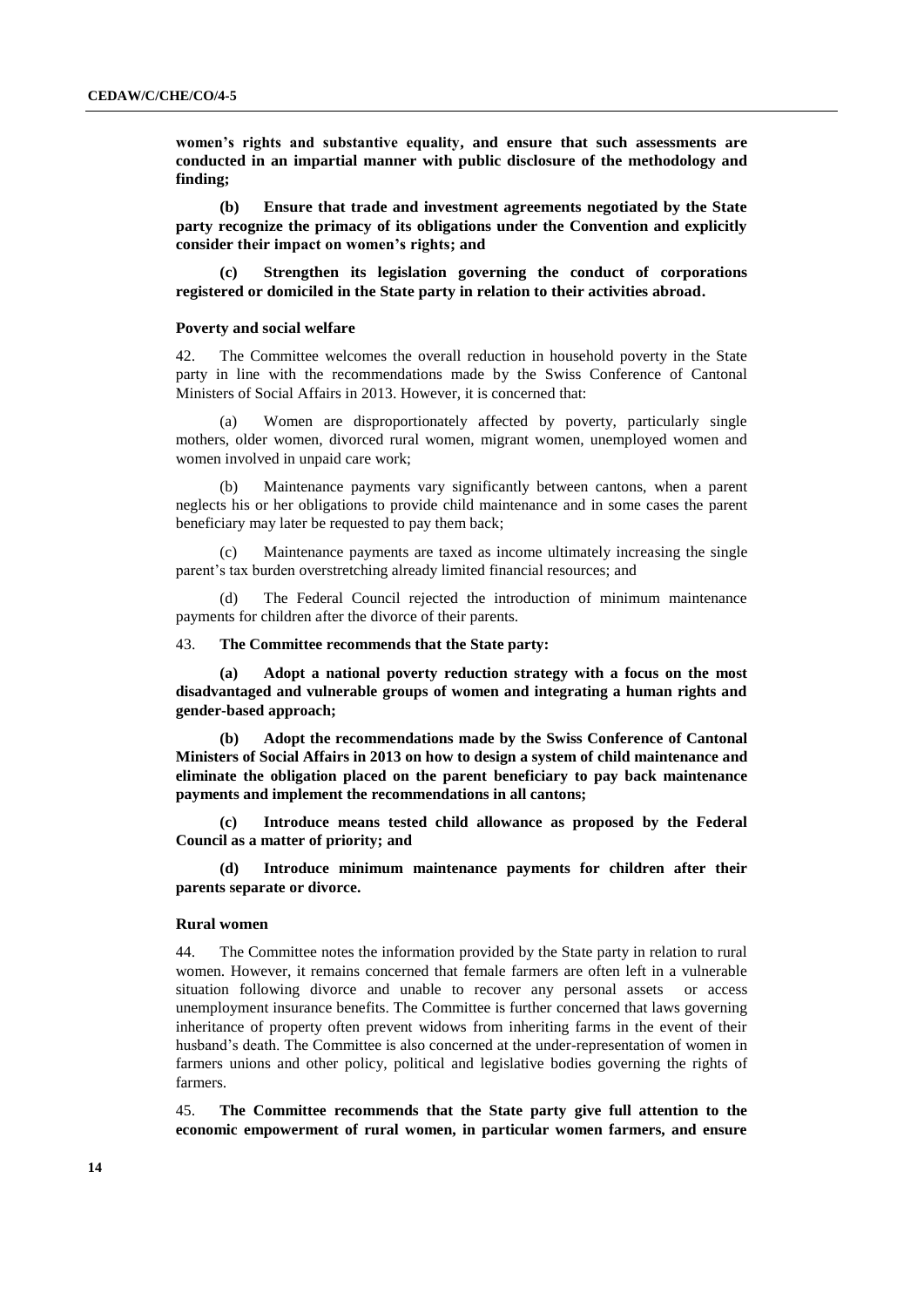**their access to and control over land as well as their access to credit facilities and training opportunities. It further recommends that steps be taken to raise awareness among rural women about their rights in the event of separation or divorce.** 

### **Disadvantaged groups of women**

## *Migrant and minority women*

46. The Committee notes the efforts of the State party to facilitate the integration of migrants especially Muslim women, as well as ethnic minority women, including Roma and related groups, traveller women and undocumented women. However, it notes with concern that:

(a) Migrant women and minority women continue to be at risk of intersecting forms of discrimination in political life, education, employment and health care;

Underreporting of domestic violence by many migrant women whose residence permit depends on their being married to their violent husband, and the significantly high threshold of 'severity' and 'systematic violence' as the standard of proof before the courts; and

(c) Cases of deportation of migrant women who have been recognised as victims of domestic violence only due to their lack of financial independence.

#### 47. **The Committee recommends that the State party:**

**(a) Take effective measures to eliminate discrimination against migrant women and minority women, both in society at large and within their communities by developing awareness raising campaigns and engaging with the media to avoid negative stereotypes;**

**(b) Introduce measures to migrant women's access to education, employment and professional training, social services and health care, as well as familiarize them with their rights under the Convention and the legal remedies available to claim them;**

**(c) Review the legal framework requirement concerning the burden and standard of proof in cases of domestic violence committed against migrant women; and**

**(d) Grant temporary residence permits to migrant women who have been recognised as victims of domestic violence but are at risk of being expelled due to their lack of financial independence.**

#### **Marriage and family relations**

48. The Committee is concerned that its previous recommendations to better redress gender disparities and economic disparities ("shortfalls") upon divorce were not followed, and that the amended Child Maintenance Act had not introduced a federal scheme of deficit sharing and a minimal contribution to child maintenance, as a result, child maintenance is determined only to the extent that the person duty bound to pay such maintenance is financially able to pay. It is further concerned that the default rule of joint parental authority and preference of shared custody may lead to a reduction of child maintenance orders with no mechanism to ensure that shared custody is indeed practiced, and reflects the reality of time and cost allocation between parents. The Committee is further concerned at the lack of information on the impact of the current pension system on divorced low income couples, particularly in relation to the potential risk they face of falling into poverty in old age.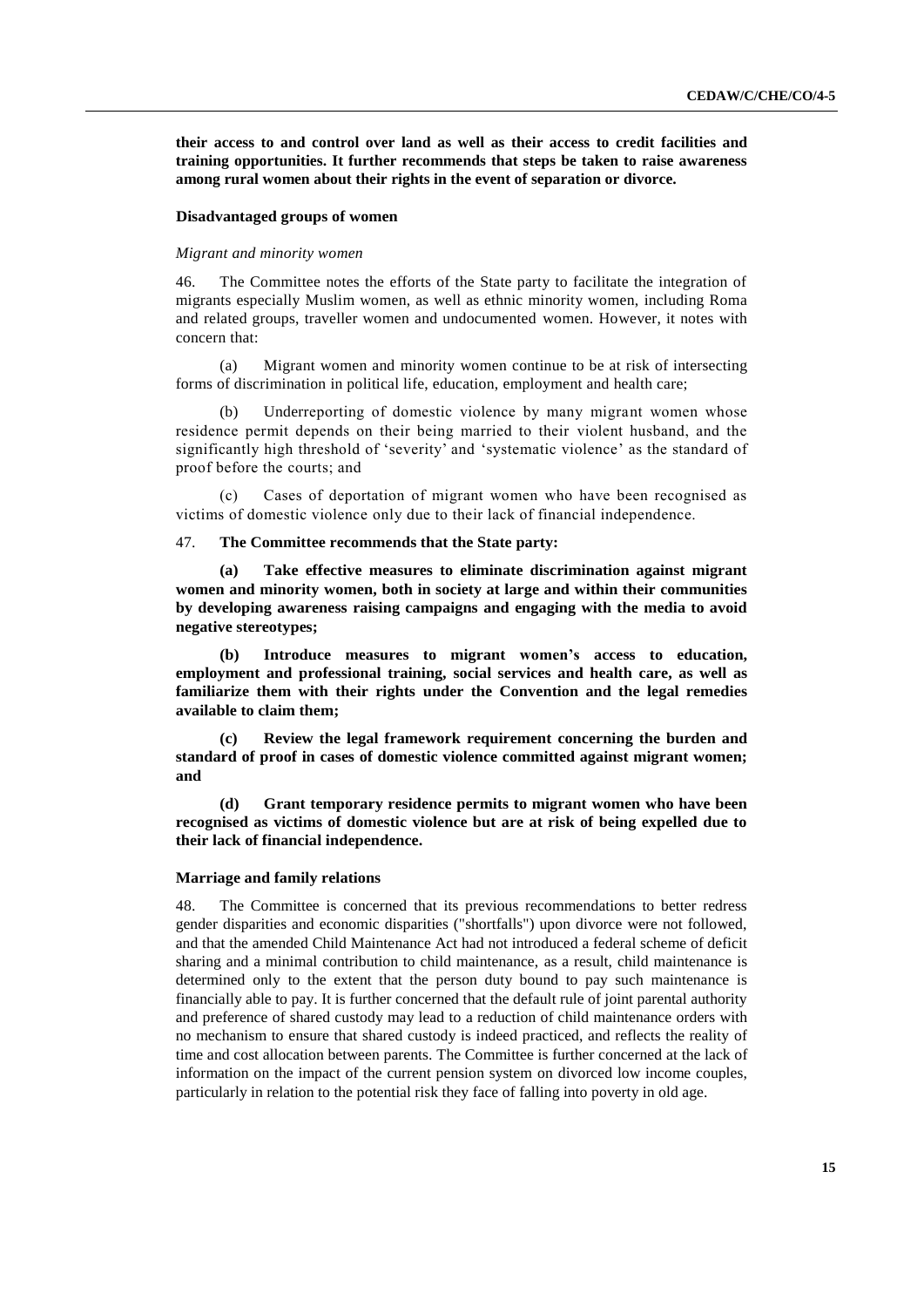49. **The Committee recommends that the State party:**

**(a) Take the necessary measures to redress gender disparities and economic disparities ("shortfalls") upon divorce;**

**(b) Amend the Child Maintenance Act to introduce a federal scheme of income deficit and ensure that the shortfall in income be equally distributed between parents and ensure that a minimal contribution to child maintenance is applied;**

**(c) Establish a monitoring mechanism to ensure that shared custody is practiced and that child maintenance orders reflect the reality in relation to the time and cost allocation between parents; and**

**(d) Develop a study, to be conducted by scientific experts and relevant women's NGOs, to analyse the impact that the current pension system has on low income couples to fall into poverty.**

#### **Beijing Declaration and Platform for Action**

50. **The Committee calls upon the State party to use the Beijing Declaration and Platform for Action in its efforts to implement the provisions of the Convention.**

#### **2030 Agenda for Sustainable Development**

51. **The Committee calls for the realization of substantive gender equality, in accordance with the provisions of the Convention, throughout the process of implementation of the 2030 Agenda for Sustainable Development.**

## **Dissemination**

52. **The Committee requests the State party to ensure the timely dissemination of the present concluding observations, in the official language of the State party, to the relevant State institutions at all levels (federal and cantonal), in particular to the Federal Council, the ministries, the Federal Assembly and the judiciary, to enable their full implementation.**

## **Ratification of other treaties**

53. **The Committee notes that the adherence of the State party to the nine major international human rights instruments<sup>1</sup> would enhance the enjoyment by women of their human rights and fundamental freedoms in all aspects of life. The Committee therefore encourages the State party to ratify the International Convention on the Protection of the Rights of All Migrant Workers and Members of Their Families, to which it is not yet a party.**

 $1$  The International Covenant on Economic, Social and Cultural Rights; the International Covenant on Civil and Political Rights; the International Convention on the Elimination of All Forms of Racial Discrimination; the Convention on the Elimination of All Forms of Discrimination against Women; the Convention against Torture and Other Cruel, Inhuman or Degrading Treatment or Punishment; the Convention on the Rights of the Child; the International Convention on the Protection of the Rights of All Migrant Workers and Members of Their Families; the International Convention for the Protection of All Persons from Enforced Disappearance; and the Convention on the Rights of Persons with Disabilities.